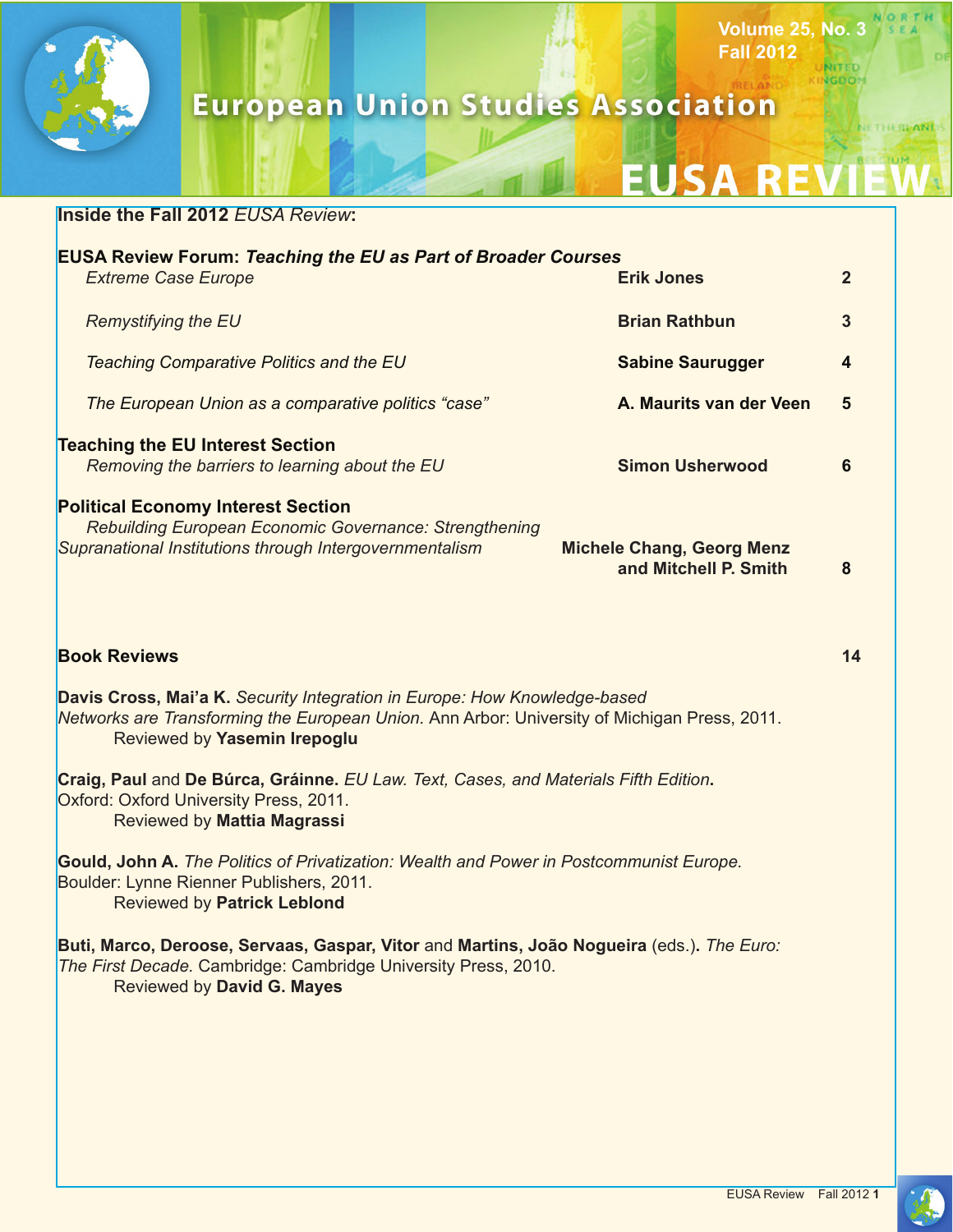#### **Teaching the EU as Part of Broader Courses**

There have been other EUSA forums in the past on how to organize courses about the EU. These courses serve a useful purpose for students who want to learn specifically what the EU is and how it works, but it is also important to teach the EU as part of broader courses. The experience of the European Union is relevant to our understanding of politics in general – otherwise we would probably not be very interested in it. If that is the case, then the EU can and should be integrated into generalist courses of political science, especially in the subfields of comparative politics and international relations.

That the EU should be taught as part of a bigger political science picture is easier said than done, however. The all-to-easy solution is to have a special class about the EU as a separate "sui generis" case of international politics or comparative politics. We as teachers have all been tempted to do this… and we have probably succumbed to the temptation at least once or twice. But we also know that it isn't intellectually very satisfying.

How can the EU be fitted into a regular political science syllabus? Should the EU be taught as an actor, as a process, or as a "sui generis" phenomenon? What works with students, and what doesn't? I have asked these questions to two scholars of international relations and two scholars of comparative politics. Since I wanted to also get a sense of what works with non-European as well as European students, I decided, for each subfield, to pick one scholar based in America and one in Europe. The following pieces – by Erik Jones, Brian Rathbun, Sabine Saurugger, and Maurits van der Veen – are these four scholars' responses to these questions.

As the readers will realize, these responses are in some cases very personal, so their recipes will not work for everybody. But I hope that they will provide food for thought on how to get our students excited about the EU, and to shake off the notion that European integration is just a boring technocratic exercise.

> **Nicolas Jabko** EUSA Review Editor

#### **Extreme Case Europe** *Erik Jones*

European integration is globalization on steroids. That is what makes it fun to bring into the classroom, particularly in discussions of international political economy. If you want to know what kind of beyond-theborder measures it would take to level the playing field for international trade and investment, just look at the completion of the internal market. If you are interested in the choice between fixed and flexible exchange rates, the various stages of monetary integration will give you a sense of what is at stake. If you are worried about macroeconomic imbalances, check out the sovereign debt crisis in the eurozone. And if you want to engage in a thought experiment about a world where workers can move freely across national boundaries, the historic enlargement of the European Union to the countries of Central and Eastern Europe and the travails of Europe's Schengen area should feed your imagination.

The extreme European cases are not only found in macro-areas related to trade, capital movements, and migration flows. They also arise in the policy process. Inter-governmentalism is 'two-level games'. The German response to Europe's sovereign debt crisis is a good illustration. In February 2009, a center-left German finance minister in a centrist grand coalition was willing to pledge that no country that adopted the euro as its currency would ever go bankrupt. By the following November, a center-right Chancellor in an even more right-wing coalition was unwilling to reiterate that commitment. The German 'national interest' was the same in both cases but the domestic bargain was fundamentally different. Chancellor Angela Merkel could not pledge to bail out insolvent eurozone countries without fracturing her coalition with the liberal Free Democratic Party or jeopardizing her own Christian Democrats' performance in crucial regional elections. She chose to muddle through instead, much to the detriment of Germany and Europe.

In a similar vein, the European approach to technical harmonization shows the power of norms over material self-interest. A good example here is the chocolate standard. Originally, the European Commission proposed to set a threshold value for cocoa content in any confections to be called 'chocolate'. However, the British government objected. The UK's largest confectioner, Cadbury's, makes sweets that are well below any reasonable threshold and yet did not want to market them as anything other than chocolate. So the Commission settled on a requirement to publish the cocoa content instead. Suddenly European consumers could see just how much cocoa was in their chocolate. As the new standard propagated across the market, it

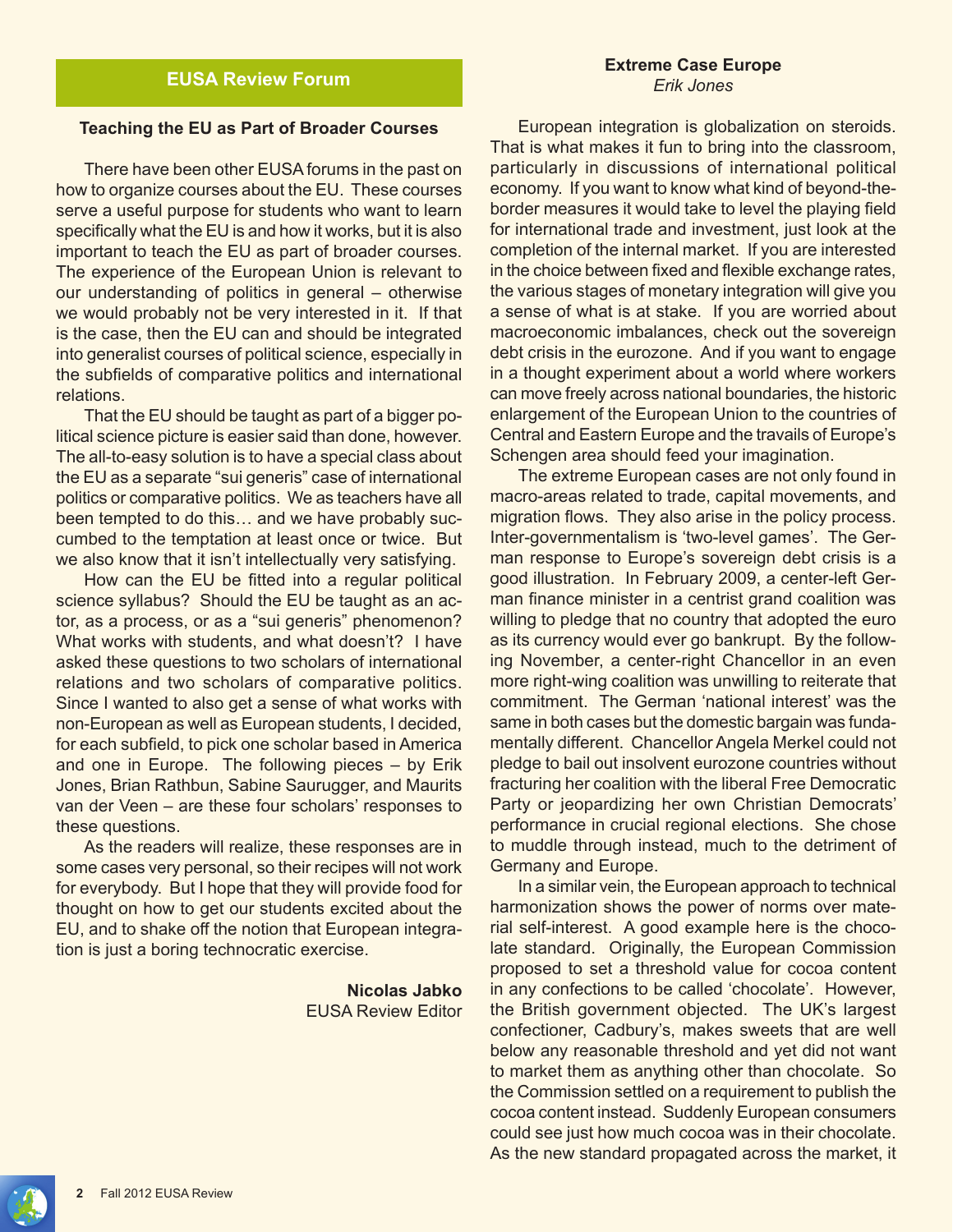carried new norms for quality chocolate along with it – carrying both British consumers and Cadbury's profits along with it.

Most important, Europe shows how institutions matter both in the domestic determinants of European politics and in the European determinants of domestic politics – Kenneth Waltz's 'second image' and its reverse. The European Union is a common arena within which very different countries interact and it is also a common shock to which very different countries must adapt. This is where it is possible to find the answers to questions about why some countries, like Luxembourg, tend to have more influence that their relative size would suggest, while others, like Italy, tend to have less. This is where the role European Union jurisprudence becomes important and where the implementation of EU legislation matters as well. And it is the key to explain why some countries were affected more strongly by the global economic and financial crisis while others were not – as well as why the effects across countries tended to vary so much over time.

Finally, the European example is extreme because it is so unexpected. Most students come into the classroom with the presumption that Europe is old, tired, and perhaps even a little decadent (and not in a seductive way). The reality is very different. Scratch the surface and you will find that Europe is riddled with crime, corruption, violence, and xenophobia – but it is also a place of innovation, values, and cross-cultural dialog. European integration is an experiment for keeping the darker side of Europe in check. If it looks boring on the surface that is only because the experiment has been a success. Should it fail at some point in the future, we will get to see another European extreme case.

> **Erik Jones** Johns Hopkins University

#### **Remystifying the EU** *Brian Rathbun*

When I was 19 years old, I went abroad for the first time - to Vienna, Austria for a semester-long program with the wind ensemble from my college. We took classes and rehearsed during the week and played concerts around Central Europe on the weekends. It was there that I first fell in love.

No, not with a little Austrian girl in Tracht a la Sound of Music. I developed my first intellectual crush, in the European Community, about to become the European Union. The member countries – well, most of them were about to embark on a revolutionary new project in international integration, developing a common currency. An Austrian politician – Andreas Kohl, who would later shepherd historically neutral Austria into the EU – taught us about how it worked. At famous coffee houses such as Café Museum, I read the English newspapers including the now defunct "European." I followed the fate of the treaty in the British parliament, where it was ruthlessly denounced by the majority party despite the fact that John Major had secured opt-outs from all of its most sensitive elements. That semester dictated the rest of my life. I became a political science major and went to Berkeley to study with the great Ernst Haas. Even though the EU itself has never been directly the object of my published work, its themes guide my research still today - peace through multilateralism, international cooperation and organizations, and diplomacy.

When I teach about the European Union in my class on international organizations I try to kindle the same kind of student interest in this strange institution. But I can't offer them good coffee. Everyone has been crushed by Starbucks. And everything about my institution in California points west - towards Asia and the future. All Europe is considered old here, not just the Western part. So what do I do? I think the worst thing one can try is to treat the European Union as just another international organization. Andy Moravcsik's unfortunate influence on the field was, as a reviewer once wrote, to "demystify" the EU. Rather than the great hope for the future of liberal idealists, it is just a product of powerful interest groups in powerful countries making credible commitments to…..zzzzzzzzzz.

The first thing to do is to give students a sense of just how improbable the EU is considering the state of Europe after World War II. It took a profound act of political courage to start the political process of European integration given the scale of the war and its destructiveness. The notion that this was just simple politics as usual is so obviously wrong. It will also bore your students to tears. It was an audacious idea, and one that has never really been replicated anywhere else since. Students do not want to hear about how something was destined to happen. They want a story about a daring adventure in which an intrepid hero fought against all odds. This has the advantage of being true, except he was not an action star but a technocrat whose name was Jean Monnet.

Second, and perhaps in contradiction, point out the ridiculousness of the EU. The organization can be, sometimes is, profoundly humorous. De Gaulle withdrew his representatives from Brussels during the Empty Chair Crisis like a child who wouldn't let anyone play with his toys. The alliance between the Christian Democrat Chancellor Kohl and Socialist President Mitterrand was terribly improbable, something brought home by any image of the enormously rotund German

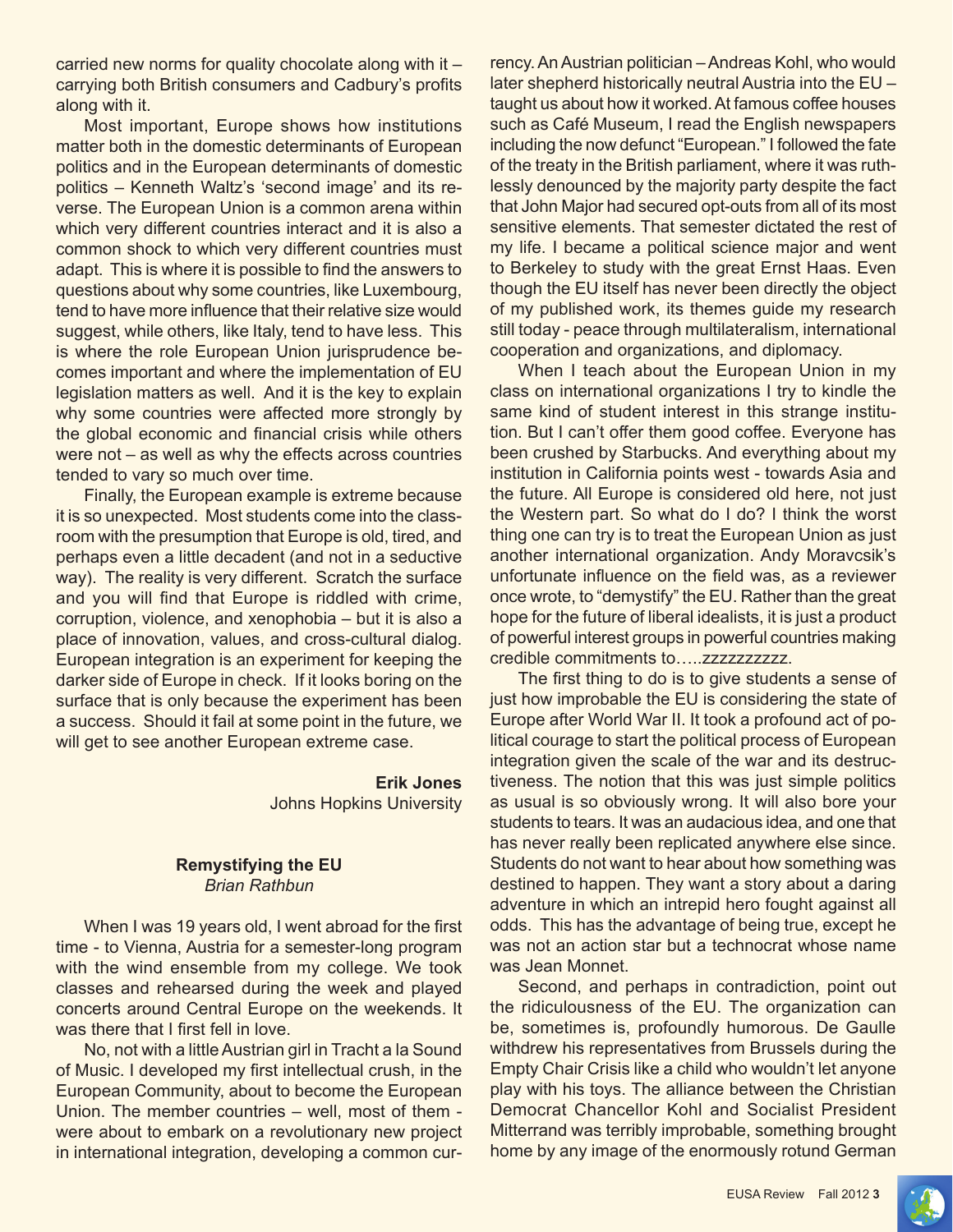holding hands (yes, holding hands!) with the diminutive Frenchman. You can find Thatcher's "No! No! No!" speech on Youtube, where she diverts attention from her own internal party dissension by redirecting anger at the Labour Party and the European Commissioner Jacques Delors, all while being cat-called at Question Time in a way that is shocking and funny to any American. When you cover the creation of the common currency and the ECB, you will have to deal with how the credible commitment to low inflation is ensured by the bank's independence and how this was a necessity for Germany to join. Just don't put it that way. Instead utilize the ECB's own propaganda films for children. I am not kidding. The EU produces short cartoons teaching those in school about how the ECB protects them from the "inflation monster," who is green and looks kind of like the Tasmanian devil. And don't even get me started with the banana regulations. If they are like my students, they will be mystified, which is just what we want.

#### **Brian Rathbun**

University of Southern California

### **Teaching Comparative Politics and the EU** *Sabine Saurugger*

Teaching comparative politics in European universities has become an even more complex endeavour that it was before the end of the cold war. Before the beginning of the 1990s, teaching comparative politics required an understanding of the structure and functioning of political systems of the biggest European states, and a number of smaller states – added for good measure. Comparing states' governmental institutions, judiciary, political parties, electoral systems, public policies and interest groups required a in-depth knowledge of these issues but also a high degree of abstract thinking, which helped to create categories allowing to go beyond simple case studies.

Since the Single European Act, the Maastricht Treaty and intensified globalisation processes, I teach comparative politics with a sense of urgency. Not only is it necessary to constantly update our classes (adding the names of new presidents, chancellors or prime ministers) as we did before. It has become crucial to take into account the continued impact European integration and globalisation had on domestic political systems.

Now, explaining to European comparative politics students, generally rather fed up with the classes they had on the EU – as an institution, as a decision-making system, as a historical entity – that they must listen and discuss issues linked to the European Union often leads to critical remarks. This is the case at least when

they are political science students in France, generally a rather critical bunch of young people. So I talk about the political side of the EU's influence on the domestic level. The debates on employment policies can't be understood without taking into account EMU or the Open Method of Coordination. It is not possible to explain comparative budgetary politics, domestic environmental or agricultural policies, or the comparative party manifestos, without taking into account compliance pressures stemming from both EU hard law and soft law: the Economic and Monetary Union, the Common Agricultural Policy, the European Environmental Policy, or the rise of Euro-scepticism in divers forms across all political parties.

Once this is done, the real work begins. It is crucial in this context to forget about the "absolute beauty of the EU's peace and love message of the 1950s and 1960s". Nothing is worse in a comparative politics class than to hear about the great achievements and the inevitability of the European integration process. These achievements can be taken for granted. Today, it's the conflicts, the debates, the banana wars and Euro-conflicts, the Santer resignation (albeit an old story) or the influence of debates taking place in the European Parliament – real politics – on national debates that students crave for – well, not really crave for, but are interested in. In this sense, the Europeanization literature has tremendously facilitated my teaching of comparative politics.

There is, however also another way to look on teaching comparative politics: it then becomes a tool to study the European Union as such. In this 'comparative politics of the EU' class, I use methods developed in comparative politics to study the political system of the European Union – something that seems to have become somewhat of a consensus today. This helps students understand the EU through comparisons with domestic politics and links with broader debates in political science. Again, this tremendously helps them not to see the EU as some sui generis far-away thing in Brussels, but as a system that is all over the place. The problem for teaching the EU was for a long time its love for technical jargon, even in political science – not to even mention law. The perceived end of the permissive consensus, and the subsequent politicisation of the EU (which does not end its jargon) have offered me the possibilities to make students understand that the EU is a process, and not only a 'thing' largely disconnected from real politics.

> **Sabine Saurugger** Sciences Po-Grenoble

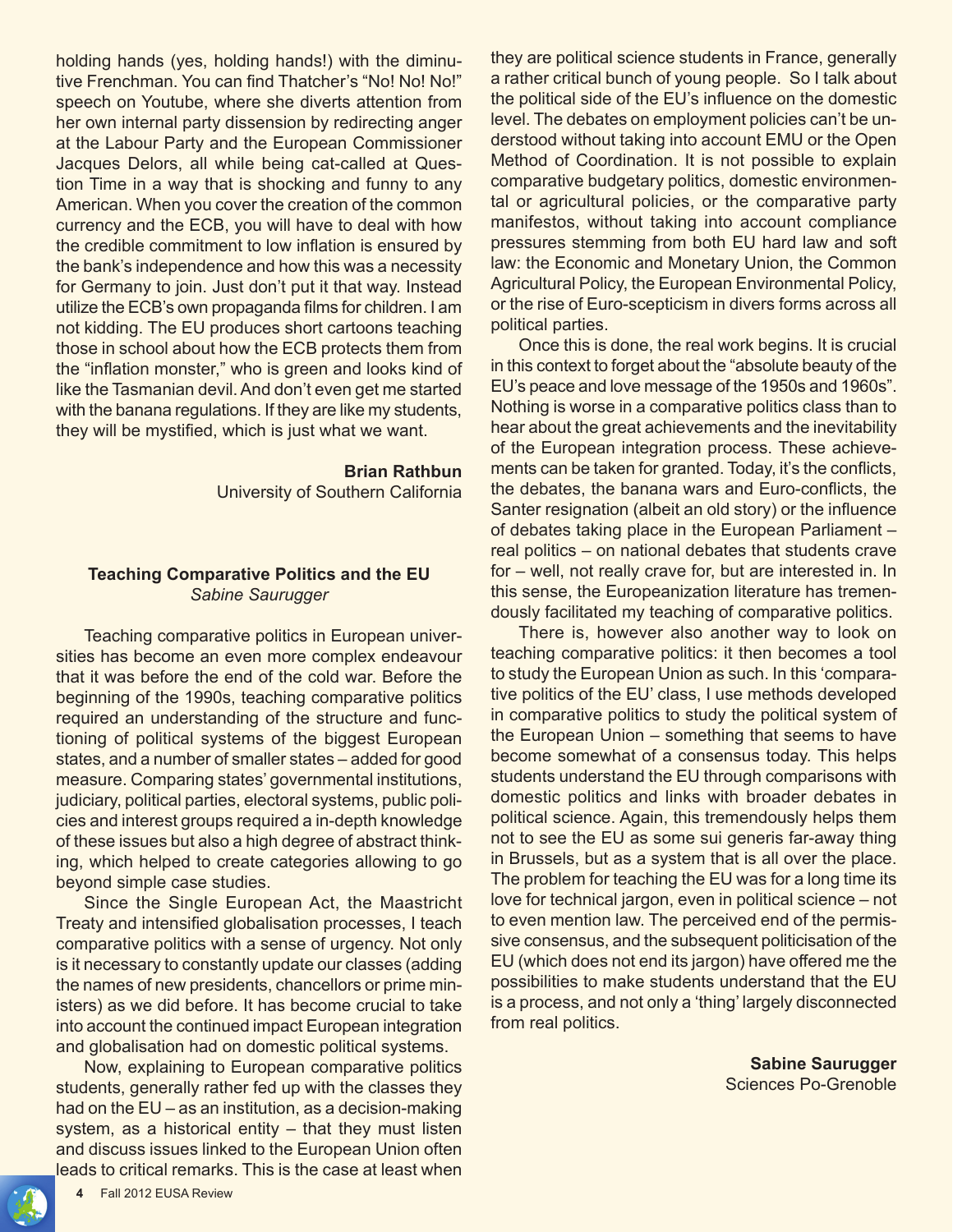#### **The European Union as a Comparative Politics "case"** *A. Maurits van der Veen*

Where and how does the European Union fit into comparative politics? For many American students, unfortunately, the EU is simply synonymous with the eurozone. In light both of the real-world prominence of the European Union in politics, and of its theoretical interest as a sui generis experiment in something akin to state-building, this state of knowledge deserves to be remedied in broad comparative politics courses, not just in courses specifically focused on the EU. Probably the most common approach is simply to add a unit on European integration towards the end of the course. I want to argue here that doing so misses a valuable opportunity for promoting student understanding of comparative politics in general.

In fact, the European Union is an excellent "case" to illustrate a host of different topics, for two reasons. First, although it is not a state, it does many things states do, and thus represents an outlier in comparison to which "normal" states can be better understood. Second, unlike in most states, almost everything the European Union does is the result of explicit, and often strategic, decision-making on the part of its member states. Moreover, we often have at our disposal records of and information about these decisions. In many states, in contrast, historical accident or political forces long-since spent account for institutional and legal outcomes visible today.

Consider, by way of example, the issue of electoral systems. Elections to the European Parliament are by proportional representation. This is no historical accident: it was extensively debated, and we have records of the arguments made on all sides. Moreover, different countries have chosen different versions of proportional representation. In addition, several countries — most prominently the United Kingdom — use an electoral system for EP elections that is different from that for national elections. In other words, all the key considerations and implications associated with electoral structures can be covered simply by studying the various EU-level and national decisions on the issue.

Nor are electoral systems the only issue where the EU is a valuable case. For any discussion of the nature and implications of national identity, the EU's struggles to develop something akin to an "EU identity" serve to highlight many of the key puzzles associated with identity. In studying the state's role in fostering economic development, the EU's experience with regional and cohesion policy can illustrate key challenges. On issues of governance, the EU represents an interesting case of multi-level governance, demonstrating, among others, that legislative and implementing powers need

not reside at the same level. The EU's struggles with legitimacy and its perceived democratic deficit similarly offer great material for the investigation of these topics.

With this approach, students will not need to read much EU-specific literature; instead, the EU can simply be used as an in-class example to illustrate issues raised in concept- or issue-focused readings. Of course, some minimal background information about the EU will be important if the EU case is to make any sense to students. Fortunately, this is easily addressed by asking them to read one of several simple introductions that exist. The EU itself offers "Europe in ten points" (http://ec.europa. eu/publications/booklets/eu\_glance/12/txt\_en.htm, by Pascal Fontaine); the first point, a brief history, is really all that is needed to get started. (I prefer this to the EU's "guide for Americans," http://www.eurunion.org/eu/ Guide-for-Americans/Guide-for-Americans.html.) Once armed with the basics, students should be equipped to consider the EU as an unusual but nevertheless illuminating case in studying a host of issues.

> **A. Maurits van der Veen** College of William & Mary

The EUSA Executive Committee is pleased to announce the online publication of the first EUSA Biennial Conference Special Issue of the Journal of European Public Policy (JEPP). This Special Issue includes seven (revised) papers selected by peer review from amongst those nominated by discussants and chairs as among the best presented at 2011 Biennial EUSA conference. The Special Issue can be found at http://www.tandfonline. com. The paper version is now available.

We look forward to continuing this collaboration between JEPP and EUSA in the future and expect that 6-8 papers from the 2013 EUSA Conference, May 9-11, 2013, to be held in the Baltimore/Washington DC metro area, will again be selected for publication in a future special JEPP/EUSA issue.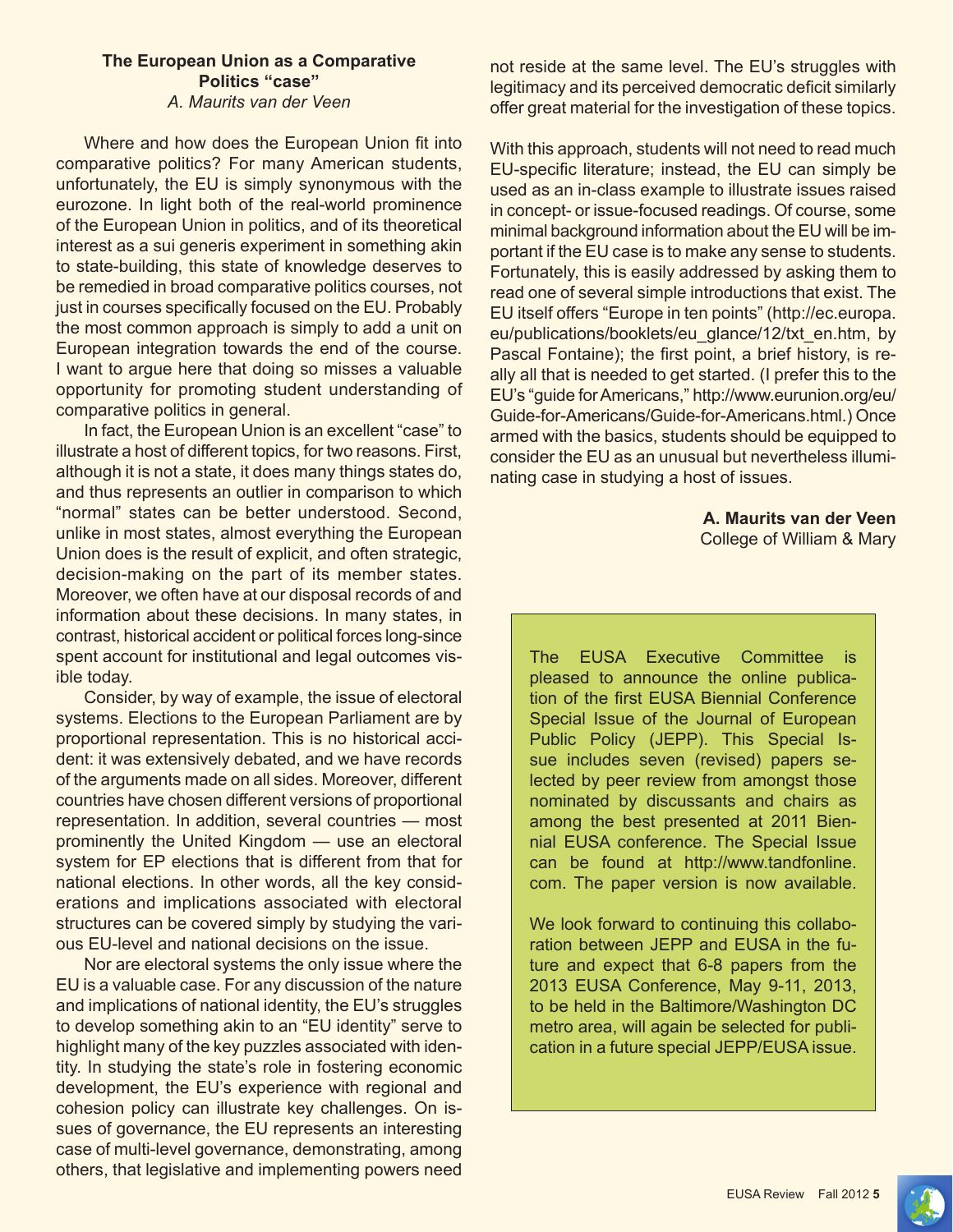

#### **Removing the Barriers to Learning about the EU** *Simon Usherwood*

One of the most frequent refrains that I hear from colleagues teaching on the European Union is that 'students find it difficult.' Indeed, it appears to be not only difficult for students, but also for teaching staff: to look at much at what has been written on Learning & Teaching (L&T) on the EU, there is a surfeit of discussion about 'complexity', 'intricacies' and 'barriers to learning'. Even when teaching staff are positive about the subject, students (especially in the UK) can often be suspicious that there is a normative agenda at work, to make them love the Union!

This is neither healthy nor sustainable. Students might approach the subject with trepidation (if we're lucky) or apathy (if we're not), but too often we are complicit in providing an excuse for not engaging or not understanding. The EU joins other 'difficult' subjects – research methods springs to mind – in a dusty corner of L&T, to be taught as a necessity, with no great delight on either side of the classroom.

This has to change: the EU is a fundamental part of contemporary European (and global) politics and to ignore it will only perpetuate the problems of low understanding that we find in the general population. Three key ways of addressing this challenge present themselves.

Firstly, we need to understand our students' attitudes and dispositions much better. Whether through quantitative questionnaires or more qualitative interviews, we have to build up a clearer picture of students' prior knowledge, their interests within 'the EU', as well as their prior concerns about building their understanding. This might be about basic concepts of supranationalism versus intergovernmentalism, or about more practical aspects of what each institution is called (the all-too-familiar 'European Council/Council of Europe' problem).

As social scientists we would expect ourselves to ground any research project in the data we have, and this is no different: regardless of our theoretical approach to the Union, we still have to bring that into the specific environment of the classroom and make it work for our students, ipso facto we need to understand our students.

Secondly, we have to change our attitude as teachers. The EU might not be a simple political organisation, but it is no more complex than a typical state: that teaching of the former usually tries to cover everything, while teaching of the latter often focuses on particular parts (legislatures, executives, etc.) might obscure this. This requires stress on the simplicity of underlying concepts: two-level games or principal-agent relationships are just two examples that spring to mind.

Importantly, it is not about 'selling' the integration process in normative terms: understanding is not the same as approbation. Certainly, enthusiasm for one's subject is a great bonus for a teacher, but just as we bring different theoretical and analytical tools to bear on our research of the EU, so too can we bring different attitudes. Indeed, if we are to build student engagement, then we have to be able to accommodate different positions if we are not risk shutting down debate.

Consequently, in my classes on European integration, I spend a significant block of time talking about core concepts in more abstract terms, before applying them back into the context of the EU. Colleagues elsewhere have made conscious efforts to discuss the Union through the use of metaphors and analogies. My personal favourite comes from the team at the Catholic University of Paris, where they describe the Union as a student house, with bedrooms that are private to each student, but with communal areas (kitchen, bathroom, etc.) that require joint management. Such intuitively simple models act as heuristics to learning as much as anything else, opening up debate, rather than closing it down.

Thirdly, and rather less obviously, we might talk less about the European Union, in the sense of it being the object of our study. Instead, we might profit from talking about other subjects, illustrated through the example of Union. At a recent conference, one colleague discussed how her own realisation that the EU was a site of politics enabled her to completely and fundamentally reconceptualise her approach to the subject.

This is an area where non-traditional pedagogies have a clear role to play. Many colleagues already use simulation games to explore case studies within the EU, but they can also be used as starting points for students' understanding of negotiating dynamics and institutional constraints. Moreover, simulations develop students' skills in research, presentation, working with other and negotiation as well as enhancing their conceptualisations of more generic questions of politics, such as power, compromise and consensus. Likewise, problembased learning techniques can offer a very powerful way into complex questions and issues, placing the student front and centre in that process: Maastricht University is an excellent example of how this approach can be used across an entire course of study, asking critical questions and supporting students in their discovery of answers.

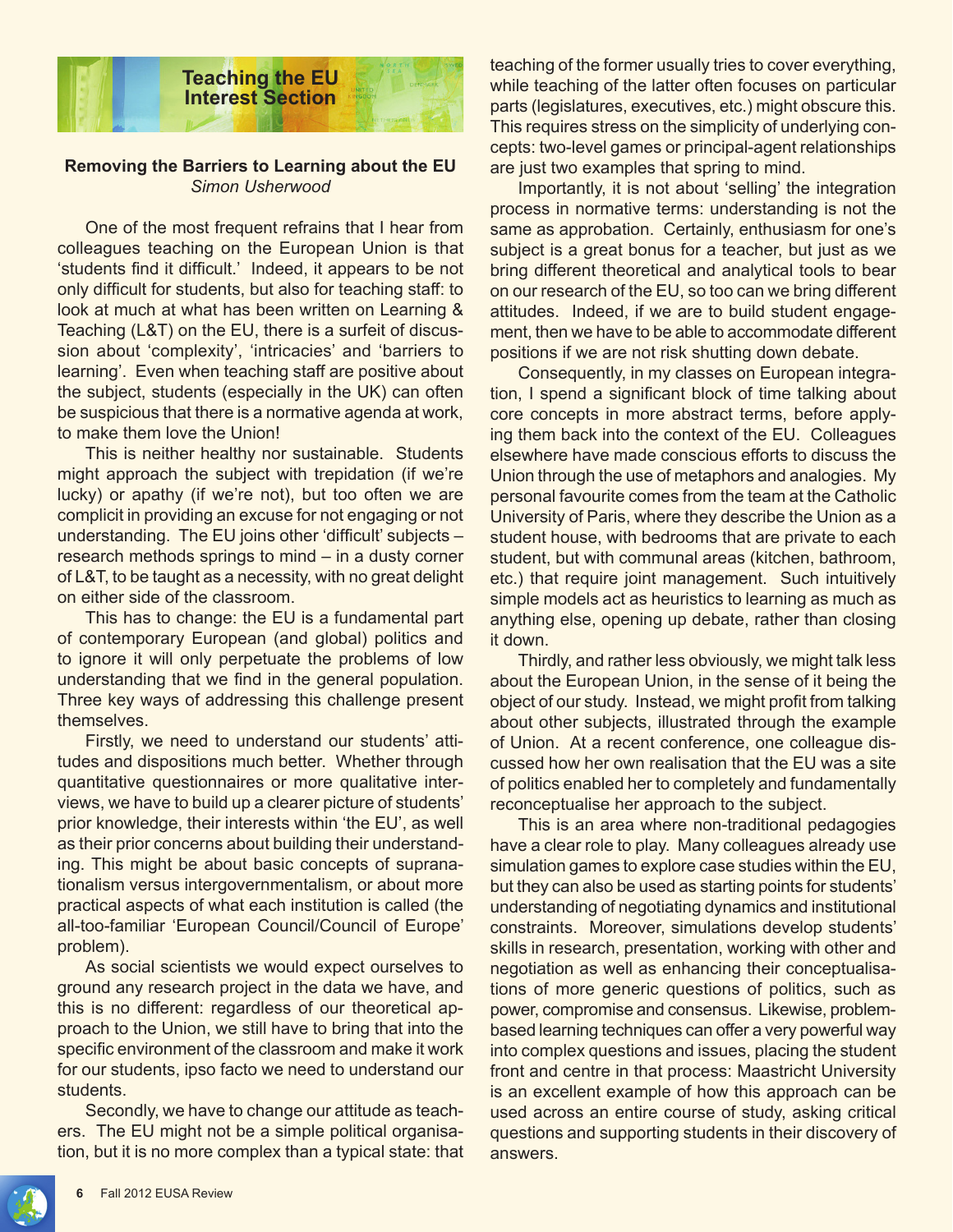Such techniques are labour-intensive, but they offer space to both teachers and students to escape from the shackles of 'difficulty', by opening up new ways to conceptualise and debate the subject material. More particularly, they instrumentalise knowledge and learning, giving it a clear and immediate purpose: certainly, I have yet to encounter a student who has not found a simulation to be of some interest and use for themselves.

Ultimately, by taking these steps and challenging our (and students') preconceptions about the European Union we can move out of this attitudinal problem, to the point where we can start to simply concentrate on the key questions about the integration process that interest us, rather than how we go about discussing them. Indeed, even if that goal isn't achieved immediately, then we should still take succour from the simple fact of trying. Compared to many other areas of social sciences, European studies has been relatively proactive in engaging with non-traditional pedagogies: I would venture to say that we all know someone who has gone beyond the lecture/seminar model in their teaching of the EU. Even if these various efforts don't always work, the mere fact of trying has made EU studies something of a hotbed of experimentation. Thus we might do well to take that out to our colleagues in other subjects, to show them the potential of challenging conventional thinking.

While we cannot change the fortunes of the European Union itself, we can change how we try to engage with it as teachers. In so doing, we can help students to get beyond their preconceptions – both of the subject and of the way it's taught – we can make for a learning environment that interests and stimulates us, and we can offer something to the wider community by way of pedagogic practice. The path is already sketched out: it just remains for us to take it.

> **Simon Usherwood** University of Surrey

## **EUSA Review**

The EUSA Review (ISSN 1535-7031) [formerly the ECSA Review] is published three times yearly by the European Union Studies Association, a membership association and non-profit organization (founded in 1988 as the European Community Studies Association) devoted to the exchange of information and ideas on the European Union. We welcome the submission of scholarly manuscripts. Subscription to the EUSA Review is a benefit of Association membership.

| Editor:                     |  |
|-----------------------------|--|
| <b>Book Reviews Editor:</b> |  |
| Managing Editor:            |  |

Nicolas Jabko Susanne Schmidt Joseph Figliulo

**2011-2013 EUSA Executive Committee** Amie Kreppel, Chair

(University of Florida)

Michelle Egan, Vice Chair (American University)

Adrienne Héritier (European University Institute)

Nicolas Jabko (Johns Hopkins University)

Berthold Rittberger (University of Mannheim)

Susanne K. Schmidt (University of Bremen)

Mitchell Smith (University of Oklahoma)

Alberta Sbragia, ex officio member (University of Pittsburgh)

**Immediate Past Chair (2009-2011)** Adrienne Héritier (European University Institute)

European Union Studies Association 415 Bellefield Hall University of Pittsburgh Pittsburgh, PA 15260 USA Web www.eustudies.org E-mail eusa@pitt.edu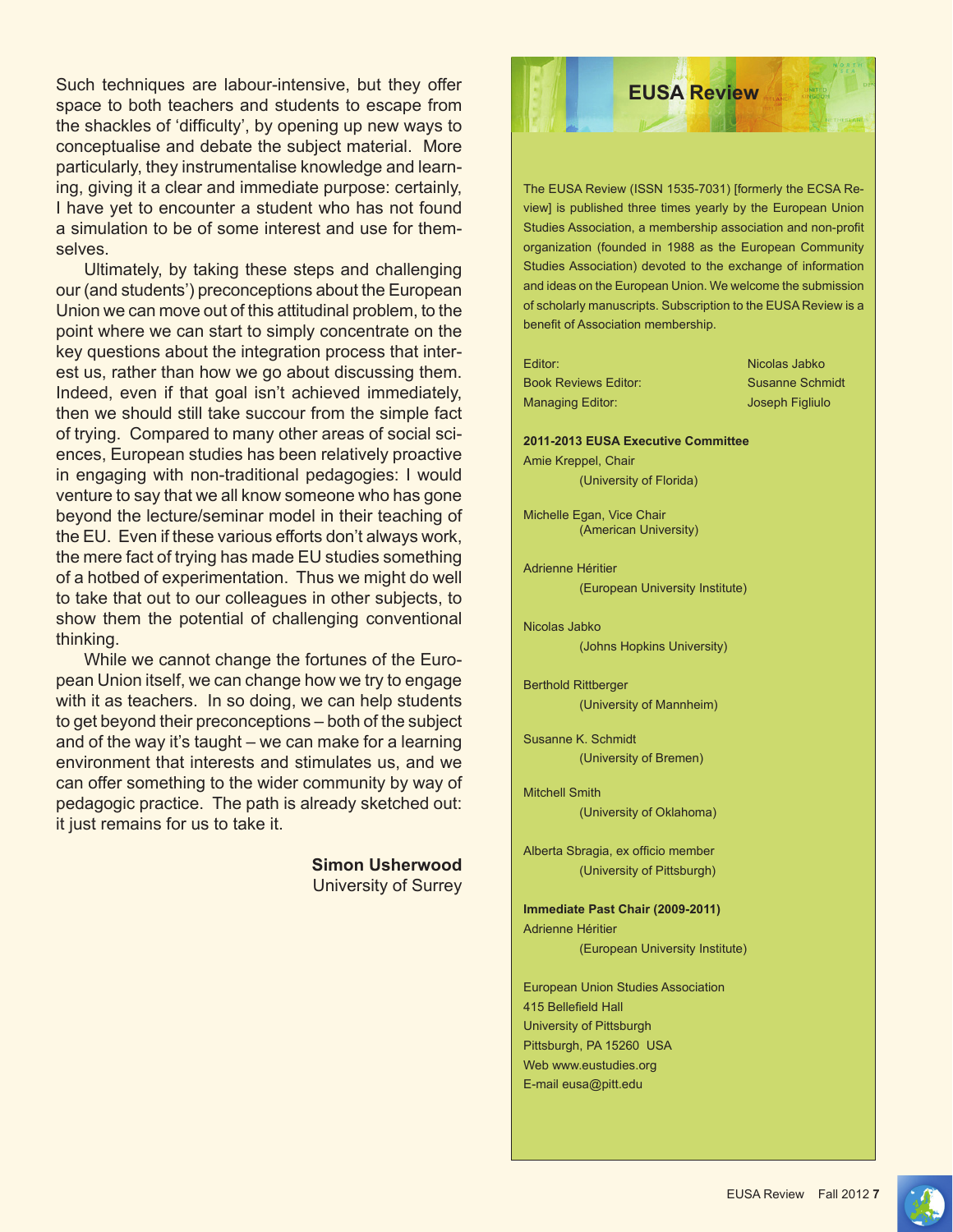

#### **Rebuilding European Economic Governance: Strengthening Supranational Institutions through Intergovernmentalism**

*Michele Chang, Georg Menz* and *Mitchell P. Smith*

As the sovereign debt crisis rages on, the Eurozone has been struggling to shore up market confidence in the short-run and lay a stronger foundation for the currency area in the long-run by reforming European economic governance. The monetary arm of Economic and Monetary Union has been strengthened through the expansion of the European Central Bank's powers into a de facto lender of last resort and the creation of a crisis fund, the European Stability Mechanism. Fiscal, financial and economic policy cooperation were buttressed through mechanisms ranging from directives and regulations to intergovernmental treaties. Numerous commentators have noted the existing intergovernmental nature of EMU (Hodson 2011) has become more pronounced since the onset of the global financial crisis (Puetter 2012). A forthcoming special issue of the Journal of European Integration explores the recent reforms and concludes that the redefinition of European economic governance has resulted in a diminished reliance on the "community method" characterized by European Commission agenda setting, but that the powers of the supranational institutions have actually increased as a whole. Institutionally, select nodes within the Council of the European Union -- the permanent Council presidency and the Ecofin Council -- have taken a firmer hand in agenda-setting. Nevertheless a series of recent institutional and policy innovations have advanced economic integration and given more power to supranational institutions such as the Commission, the European Parliament and the ECB.

We are witnessing the emergence of a more "Europeanized" economic governance through unexpected means, as both national governments and European institutional actors remain committed to salvaging the euro. The deficiencies of the Maastricht framework have undermined market confidence in the euro area, in contrast to other economies that have worse economic records but still pay lower interest rates on their sovereign debt (De Grauwe and Ji 2012). Despite weaknesses in the original structure of EMU, to a certain extent the problems faced by economic integration were foreseeable as early as the 1960s. In a comparison of the European Commission's 2008 assessment of EMU@10 with its 1962 "Action Programme for the Second Stage" of the development of the Common Market, David Andrews finds that early on the Commission correctly identified numerous problems faced by the Eurozone today, in particular macroeconomic imbalances between countries and divergent developments in unit labour costs and competitiveness. Resonating with the 1962 action programme, the Commission also adhered to a general approach of long-standing: moving towards "ever closer union" by embracing the principle of engrenage. All the more perplexing, then, is why the Commission was quite reserved as an entrepreneur in taking steps to rectify the problems that have emerged with the single currency.

In particular, the irreversibility of economic and monetary union is questioned, as it lacks a supranational executive with enough discretion and resources to make EMU credible. Kenneth Dyson carefully maps this terrain of "supreme emergency" in his contribution to the special issue, motivated by the insight that rules relying on the behaviour of markets and states are unlikely to operate as expected in crisis conditions. He establishes that any authority to invoke such a prerogative would have to be vested in an independent agent, but the political resistance that such arrangements would provoke makes it unlikely that the issue will be resolved soon.

The crisis has unleashed an interesting power dynamic involving a decisive shift away from the community method and towards much more intergovernmentally-inspired responses. National governments actively sought to reduce agency slack accruing to supranational institutions, shifting agenda setting authority to the Council President and Ecofin, thereby establishing a hierarchy that subordinated the role of the Commission to these actors. Picking up on this interaction, Dermot Hodson explores the role of the Barroso Commission, finding a cautious player carefully safeguarding the institution's political capital and strategically supporting minimalist re-regulatory activity with substantial political support in the member states. Hodson notes that the center-right political leaning of the Barroso Commission further contributes to an ultimately limited Commission response, effectively affirming the monetarist-inspired Maastricht criteria and avoiding substantial taming of the financial markets.

Although monetary integration has always exhibited strong intergovernmental characteristics, Michele Chang writes of the negotiations for fiscal policy cooperation that began under the community method became increasingly intergovernmental over time: in the six-pack agreement on enhanced fiscal cooperation, the European Council created a rival organization, the Van Rompuy Task Force (comprised of finance ministers from Ecofin), to work with the Commission to formulate the proposals, thus impinging on the latter's right of initiative. The subsequent Treaty on Stability, Coordination and Governance was negotiated as an intergovernmental treaty, though most of the provisions could have been done according to the community method.

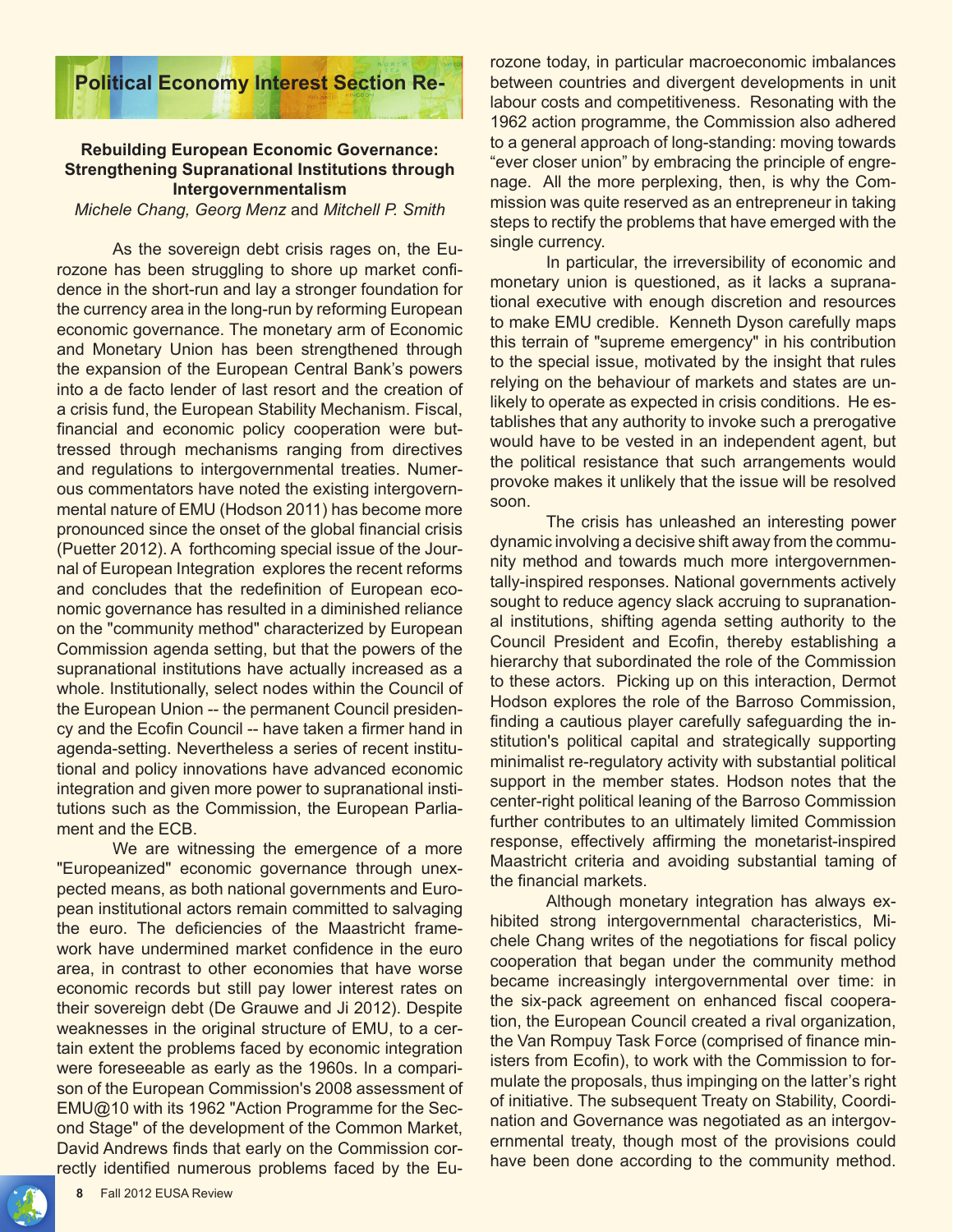Thus even matters that could be handled according to the community method were effectively re-intergovernmentalized.

An intergovernmental outcome was not always intentional: Ledina Gocaj and Sophie Meunier analyse the hasty creation of the European Financial Stability Facility (EFSF) and its successor, the European Stability Mechanism (ESM), as examples of path dependency that cemented the intergovernmental nature of the former. Although the structure and design of the EFSF were suboptimal, its creation during a time of crisis constrained future possibilities and its intergovernmental features were perpetuated.

Such shifts towards what Angela Merkel describes as the "Union method" are perhaps unsurprising given the substantial financial commitments entered into by northern governments for years to come. EMU under the Maastricht Treaty did not include instruments such as close fiscal and financial coordination, with the assumption that adherence to the rules established in these areas would be sufficient, with euro area governments keeping their respective fiscal situations under control. Nikolaos Zahariadis notes that this principle of fiscal federalism at the European level contributed to the current crisis, raising the spectre of national governments taking on more responsibility to address the aftermath. Ramunas Vilpisauskas' contribution echoes this point in its examination of how domestic politics have constrained the ability of the euro area to engage in redistributive policies.

National economic divergence provides one clue to the prominence of national governments in defining the emerging contours of EU economic governance. At the same time, such divergence may well be an impediment to efficient decision making and effective outcomes. For example, Charlotte Rommerskirchen explores the inability of the EU or euro area to effectively combine their representation in multilateral fora, leading to inefficiencies and a reduced European voice. Despite some cautious delegation at the G-20, principals remain very restrained in employing agents and jealously safeguard their hold on interest representation at the global level. We also see evidence for this in the manner in which the EU has translated financial rules negotiated in multilateral fora -- such as the banking regulation agreed in the context of the Basel Committee on Banking Supervision in 2010 -- into EU law. As David Howarth and Lucia Quaglia demonstrate, member state preferences are shaped by structural features of national political economies, including the capital position, leverage ratios of banks, and the nature of their financing arrangements. An intergovernmental bargaining process ensued that altered the application of the Basel rules to the EU context.

The prominence of member states, particularly Germany and France, in dealing with the crisis must not distract us from the noteworthy policy entrepreneurship of the European Central Bank (ECB). Jonathan Yiangou, Mícheál O'Keeffe and Gabriel Glöckler demonstrate how the monetary financing prohibition, by closing off one channel to the resolution of the Eurozone crisis, pushed the process onto an alternative path that resulted in more integration, with the ECB playing a vital role. The visibility and importance of the ECB as an institution has risen dramatically as a result of the crisis, serving not only as an instigator of more integration but also emerging as a powerful actor in its own right. Francisco Torres outlines the legitimacy questions faced by the ECB in light of this "strategic political role" that has been assumed by what had previously been deemed a primarily technocratic institution. The legitimacy issue becomes particularly difficult given the propensity of the ECB to push for further cooperation and for nationallevel reforms.

The special issue promotes three key findings: First, rather than permitting facile generalizations about the response being coloured by a supranational or an intergovernmental shade, the empirical and analytical reality is significantly more complex. As we document, it is difficult to categorize the response as being truly shaped by the community method. The Union method seems to be guided significantly more by member states than might have been anticipated given the political constellations prior to the crisis. In truth, member state governments have been faced with an indecisive and uninspiring Commission, but they also hesitated to accept top-down Europeanization and a significant power shift to European-level institutions.

In fact, one of the more interesting phenomena that emerged during the Eurozone crisis is the ongoing power struggle between the German government, the Bundesbank, and its representatives in the ECB. The struggle seems as much informed by disagreements over policy content as over the desirability of full fiscal union. The 'German' argument highlights the ignored dangers implicit in inflation, unsustainable and undesirable debt burdens, and massive wealth redistribution to a limited number of financial institutions, in contrast to the calls for more solidarity and the need to keep the euro area intact. Thus, the somewhat muddled response is yet again a case of containing both strongly intergovernmental elements – the rescue vehicles in particular – and supranational touches, notably in the form of the six-pack and the European semester. Ultimately, however, given the strong interest of the German government in securing and re-affirming the Maastricht criteria, even ostensibly supranational elements are strongly coloured by one government's preferences.

Second, our analysis points to the emergence of two key actors, the European Parliament and the ECB. The post-Lisbon ordinary legislative procedure enabled the EP to avert the Commission's attempts to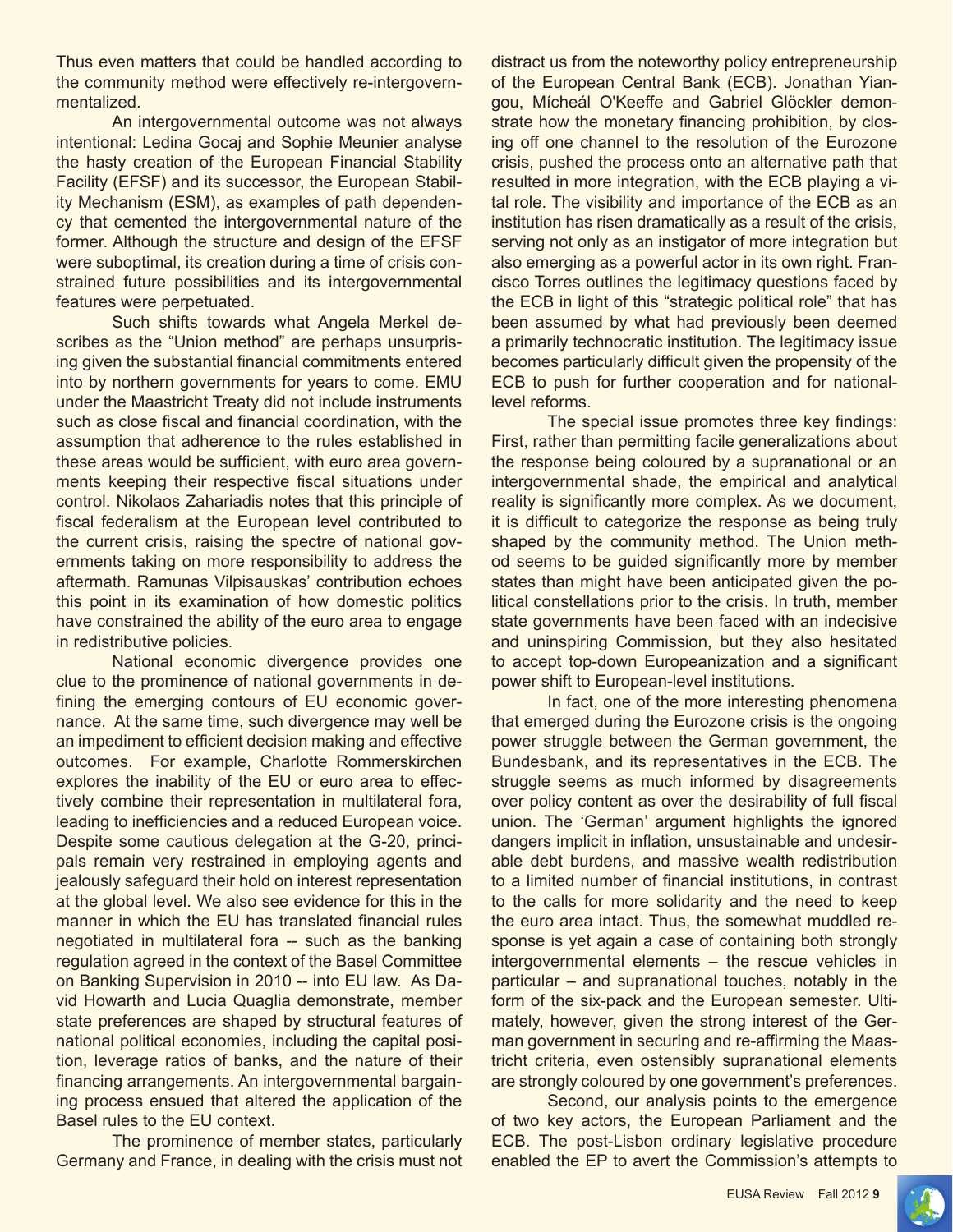water down financial market re-regulation and Ecofin's efforts to dilute the six-pack, asserting itself as a selfconfident actor willing – and more importantly, able – to flex its muscles. A second pivotal actor that deserves more scholarly scrutiny is the ECB and its policy entrepreneurship. We detect a divided policy agenda here, with bank officials dedicated to not only salvaging the euro at any cost, but also pushing for fiscal union in the absence of unlimited lending or Eurobonds, effectively curtailed by the German Constitutional Court ruling of 12 September 2012. This agenda is not shared by all representatives in the governing council because of its obvious financial and political fall-out. The ECB can be said to have acted as a decisive, at times even shrewd actor in pursuing its favoured strategy. In fact, much of the empirical story reads like one of quiet, yet powerful, mission creep.

Third, our work points to the importance of delegation, its limits, its potential, and its implications for policy output and its legitimacy. The recently reawakened scholarly interest in applying the principal-agent framework to European studies bears testimony to the increasing significance of delegation as a governance tool at the EU level. A number of our contributors deploy this framework, exploring the often very tight room for manoeuvre afforded to the appointed agents. In politically sensitive and extremely costly affairs, principals are understandably conservative in allotting influence to the executing agents.

The developments charted and analysed here point to the familiar picture of the Franco-German alliance acting as an engine (or not) in European integration. The Deauville meeting is a case in point: the proactive role of the Germans was not quite mirrored by developments in Paris, where a weak and confused leadership struggled to identify a coherent policy. The parties eschewed rapid and decisive action in 2010 in favour of a piecemeal response to what were then portrayed as largely self-inflicted economic difficulties in one marginal southern member state. Events since have highlighted the enormous financial cost of the dithering and hesitation, contrasting German Chancellor Angela Merkel with her political godfather, Helmut Kohl, at another singular historical moment.

Events at the national level also point to the significant prospect of political upheaval. It is worth highlighting the potential for government default on debts in Greece, as well as escalating political violence in the repression of anti-austerity demonstrations and the anti-immigrant tensions actively promoted by the Golden Dawn movement. In Spain, all the necessary ingredients for prolonged economic and political turmoil are present: serious and sustained financial difficulties by both the Spanish governments and some of the autonomous regions; a vocal separatist movement in Catalonia and the Basque Country; and mass youth employment. Meanwhile, in Italy as elsewhere in Mediterranean Europe, the consequences of a pronounced competitiveness gap with Germany and the dire political consequences of extended austerity are such that a voluntary Eurozone exit by any of the southern countries cannot be entirely ruled out.

As if there was not enough uncertainty and potential for serious political conflict and civil unrest in the south, central European countries both within and outside the Eurozone are vulnerable. Slovenia, Slovakia, and Hungary are all experiencing severe budgetary problems; Hungary is also witnessing the reemergence of colourful populists with little more than a nominal commitment to the values of liberal democracy.

All of these rising tensions suggest it is necessary to raise the question not only of whether the Eurozone crisis can has been merely kicked down the road, but also why and in whose interest the kicking continues. Defending the single currency commands a hefty political and economic price tag, placing increasing demands on member states and EU economic governance. While many of the weaknesses of euro area economic governance are being addressed, the redistribution of capital and reallocation of power that this entails makes it important to establish credibility not just with market actors but with euro area citizens.

#### **Bibliography**

(2013). Special issue: Redefining European Economic Governance, Journal of European Integration v35 i3

De Grauwe, P. and Y. Ji (2012). "Mispricing of Sovereign Risk and Macroeconomic Stability in the Eurozone\*." JCMS: Journal of Common Market Studies 50(6): 866-880.

Hodson, D. (2011). Governing the Euro Area in Good Times and Bad. Oxford, Oxford University Press.

Merkel, A. (2010). "Speech by Federal Chancellor Angela Merkel at the opening ceremony of the 61st academic year of the College of Europe in Bruges on 2 November 2010."

Puetter, U. (2012). "Europe's deliberative intergovernmentalism: The role of the Council and European Council in EU economic governance " Journal of European Public Policy 19(2): 161-178.

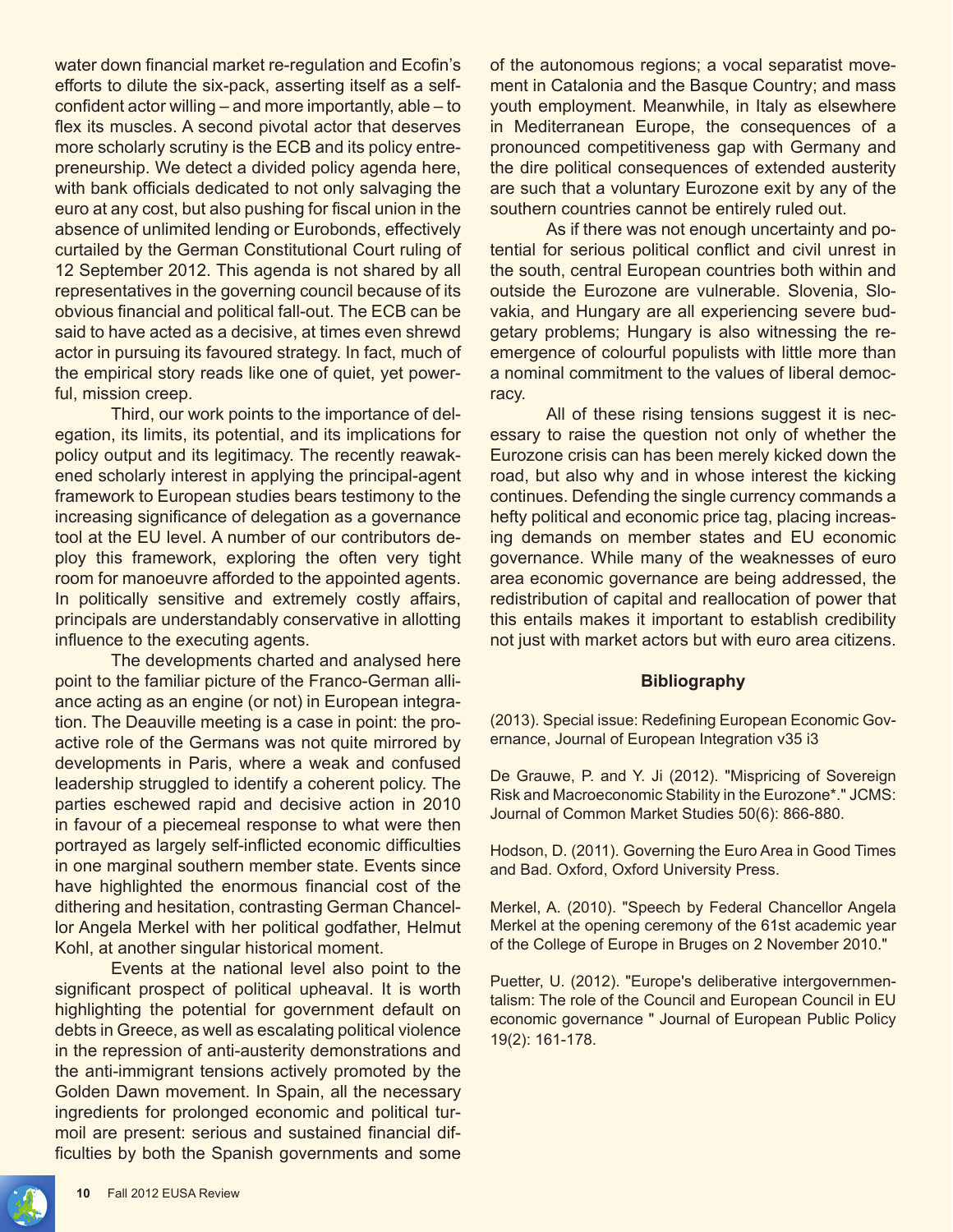

**Davis Cross, Mai'a K**. *Security Integration in Europe: How Knowledge-based Networks are Transforming the European Union.* Ann Arbor: University of Michigan Press, 2011.

In 'Security Integration in Europe: How Knowledge-based Networks are Transforming the European Union', Mai'a K. Davis Cross examines security integration in Europe, a topic that has received a lot of scholarly attention in recent years. As the European Union (EU) has taken new initiatives to reform its security realm, this is a well-timed book that brings a fresh perspective to the field.

Davis Cross analyzes security integration through the lens of 'knowledge-based networks'. She provides a comprehensive theoretical account of how different security networks function as 'epistemic communities'. By placing a much required emphasis on both the internal and external dimensions of security in Europe, Davis Cross contributes both to the security studies and EU literatures with an attention-grabbing study that relies on rich insight from almost eighty interviews and primary documents.

The book is divided into six chapters. Following the introduction, the first chapter discusses why knowledge based networks and epistemic communities matter for security integration. The chapter does a thorough job of explaining the historical background of the concept and delineating the causal mechanisms through which epistemic communities contribute to integration. The epistemic communities Davis Cross assesses are diplomats, high-level military officers, scientists, and civilian crisis experts. The qualitative measurement of the strength of epistemic communities is a challenging undertaking; and it is debatable whether the four key independent variables (selection and training, meeting frequency and quality, shared professional norms and common culture) always lead to more cohesiveness in the community. The second chapter provides a comprehensive account of the current state of the security integration in Europe. After these chapters that provide the theoretical and historical foundation on which her arguments are based, Davis Cross presents the results of her case studies from four different epistemic communities. Chapter 3, 'Diplomats and Internal Security', looks at how diplomats in the Committee of Permanent Representatives (Coreper) pave the way for furthering the security integration, by giving the example of the 2005 Strategy on Radicalization and Recruitment developed by Coreper. Davis Cross' explanation of Coreper's influence on the EU action plan is very compelling. However,

as admitted by the author, integration has been uneven in many areas which might leave some question marks regarding the cohesiveness of the community. Chapter 4, 'Diplomats and External Security', takes the Political and Security Committee' (PSC) as its knowledgebased network, and shows that PSC is a moderatestrength epistemic community. This chapter is useful in understanding how Coreper and PSC compare to each other. It will take certainly some more time to assess whether the PSC will or will not prove to be effective as the Common Security and Defense Policy develops in the near future. Chapter 5 looks at the European Union Military Committee (EUMC) as a crucial epistemic community. As the real impact of the 'Long-Term Vision' for European Defence Capability will be evaluated in 2025, there exists room for further research on this topic. One issue that is mentioned, and deserves further exploration, is how being 'double-hatted' to NATO affects the influence of certain military officers on European security integration. Chapter 6 examines scientists and military experts as 'loose and nascent epistemic communities'. This chapter is also useful to understand how civilian crisis management is actually a key component of security integration. It also presents the other side of the epistemic community discussion, where Davis Cross argues that Civilian Crisis Management Committee is not yet a fully developed epistemic community. The conclusion is concise and informative, putting the findings into perspective and addressing concerns that should be closely monitored when thinking about European security.

Davis Cross makes her case for selecting the 'most likely' actors and not taking European think tanks working on security as cases on their own. According to her argument, think tanks are not cohesive enough to function as epistemic communities. Nevertheless, the argument that they are not epistemic communities is also telling. It would have been stimulating to expand on this argument, with a specific assessment of how security think tanks contribute or do not contribute to security integration as networks in their own right, comparing them with epistemic communities.

The main aim of the book is to single out the processes by which actors related to both external and internal security transform European security integration. Through a novel framework, Davis Cross has succeeded in revealing these mechanisms at work. The discussion of whether the EU has become or is successfully becoming a global security actor will need further elaboration for the argument on the 'transformation' of the EU to become more convincing for the future. Davis Cross' arguments build on a rich theoretical basis and a sound literature review. A more explicit elucidation of how this work relates to the Constructivist approach in International Relations would add to the theoretical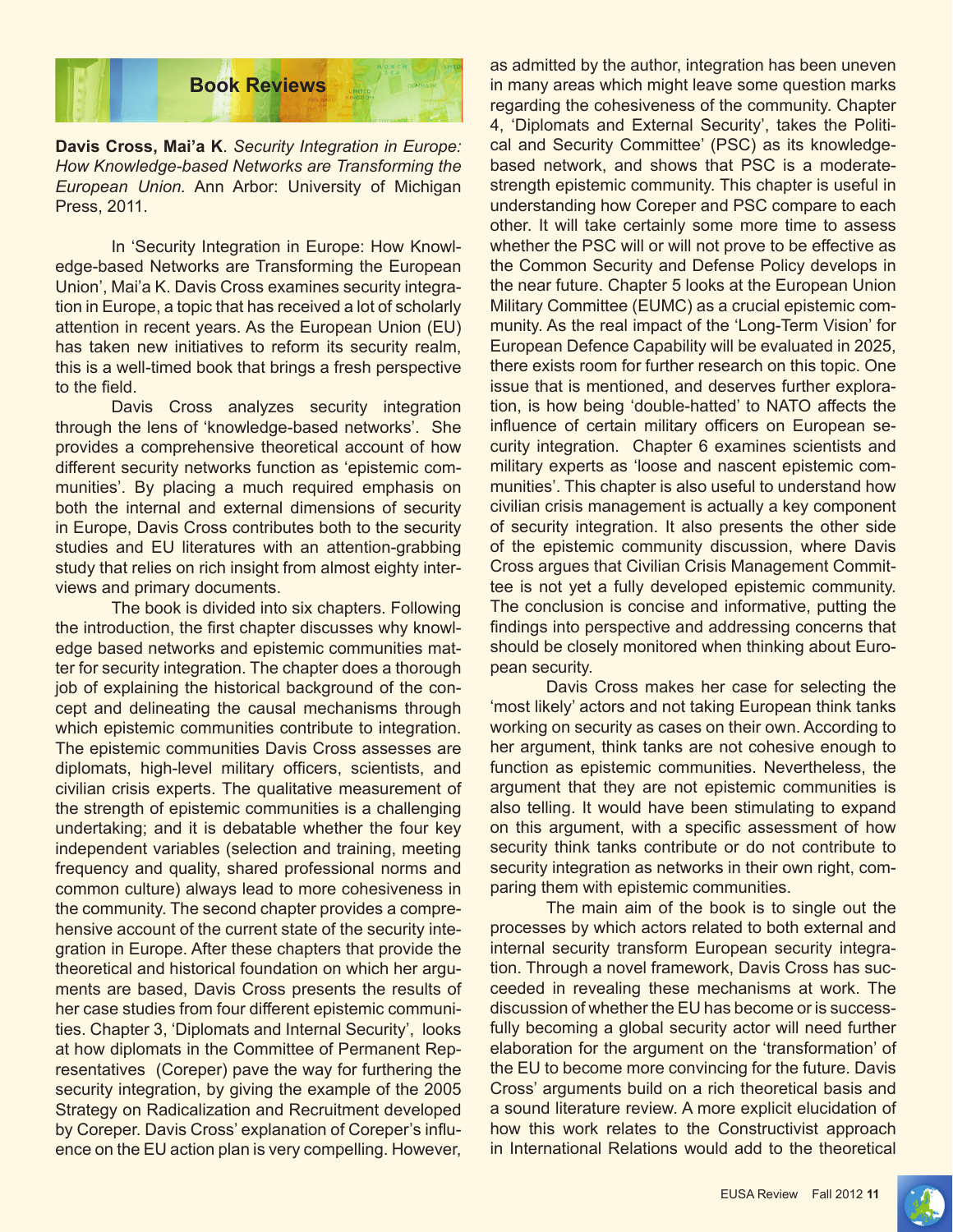richness of the book. In the concluding chapter, Davis Cross rightfully addresses the problem of democratic deficit, which is a possible issue of concern in multilevel governance settings. This book, which draws on impressive first-hand research, is highly recommended to scholars, policy makers and all those interested in understanding how the security integration has been unfolding in Europe.

#### **Yasemin Irepoglu**

**Gould, John A**. *The Politics of Privatization: Wealth and Power in Postcommunist Europe*. Boulder: Lynne Rienner Publishers, 2011.

The first pages of John Gould's book do not make a good first impression. Quickly, one feels that it is of limited scholarly value because it is ten years too late. Today, there is nothing novel about a book arguing that high-quality institutions (e.g., the rule of law, strong property rights and their protection, low levels of corruption, etc.) matter for privatization to be successful and that, as a result, privatization in postcommunist Europe did not lead to the kind of political liberalization that many people, most notably economists, anticipated in the early 1990s. One wonders why would Lynne Rienner publish such a book. It makes no sense!

Then, on page 5, the heavy fog lifts. The book finally reveals its raison d'être. The point of the book is not so much to argue for the importance of institutions in successful privatization or to criticize economists for getting it wrong about the ability of privatization to foster liberal democracy but to show that existing arguments and explanations are "incomplete" (p. 183). As such, Gould's book is less interested about what happened politically in postcommunist Europe during and immediately after privatization than on what happened years later. Rather than focusing solely on how "[i]n the short run privatization was indeed used by former communists and others to consolidate their control over the political and economic life of the country" (p. 5), the book wants to pay close attention to the "long run" and explain why in some countries at some point in time the beneficiaries of privatization came to support political liberalization. In other words: why did these post-privatization beneficiaries defect? In essence, that is the research question that this book answers.

Surprisingly perhaps, the author makes his own formulation of this research question available to the reader only on page 40 and does so in a somewhat obscure fashion — i.e. one has to be on the lookout for it since the author does not highlight it for the reader. In fact, the book's main purpose has a tendency to get lost in the details of "short run" privatization politics, which are of course an important prelude to the long run. As a result, the reader must remain vigilant throughout the book if he or she does not want to miss the new elements on the politics of privatization in postcommunist Europe that are on offer here. Otherwise, the reader will reach the end of the book and feel that the author has not really broken any new ground, though the privatization stories that are presented are rich in details and well explained.

The book answers its central question with the help of one theoretical and five empirical chapters. Chapter 3, on the politics of privatization, details the book's theoretical arguments while offering an excellent review of the literature on postcommunist privatizations. Chapters 4 to 7 present individual case studies of Czechoslovakia (to set the table for what happened after separation), the Czech Republic, Slovakia, and Ukraine. The final empirical chapter (#8) covers privatization politics in Serbia, Georgia and Azerbaijan. It corresponds to an article that the author previously published in the Review of International Political Economy in 2008. For the book's benefit, however, it would have been better to replace this multicountry chapter with a chapter devoted to the Russian case, which continues to fascinate to this day with Vladimir Putin's recent return to the presidency. It would be interesting to see how well Russia fits into Gould's argument. To this reviewer, it seems that it does so very well, which is why it would have been nice to have the details included in this book.

On page 6, Gould mentions that his book is not only aimed at scholars and policymakers, which it is, but also at undergraduates who by now were born after the fall of the Berlin Wall. This is why he kindly offers the reader chapter 2, which is for those readers who do not remember or know what the command economy was in the Soviet Union and Eastern Europe. The chapter explains where privatization was starting from, the challenges it was facing, and the schools of thought that were pushing it in one direction or another. Finally, it puts privatization in the broader context of economic reforms in postcommunist Europe.

In sum, this book will be excellent for the classroom in courses on Central and Eastern Europe or in comparative political economy. For scholars who focus their work on the political economy of postcommunist Europe, however, they will find it frustrating even if useful, because they will have to sift through a lot of already-known details to get the bits that are new to the literature. Finally, for the larger political economy audience, this book will be an enjoyable read.

**Patrick Leblond**

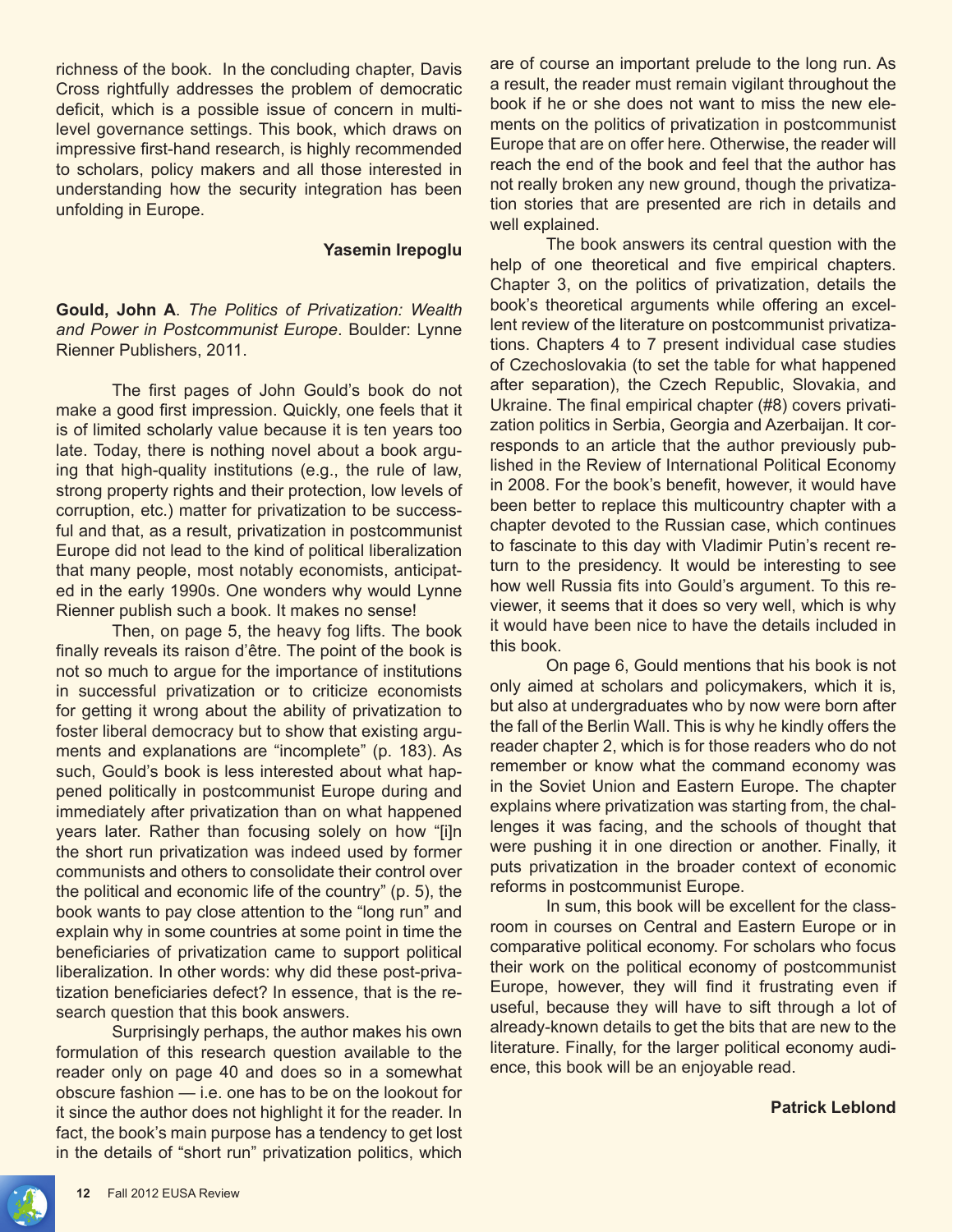**Craig, Paul** and **De Búrca, Gráinne**. *EU Law. Text, Cases, and Materials Fifth Edition*. Oxford: Oxford University Press, 2011.

EU integration is a project in continuing evolution. Consequently, it is inevitable an equally continuous revision of books aimed at giving a comprehensive presentation of EU law. This is true, in particular, when a major change of the EU Treaties occurs, but it must not be underestimated that also the "ordinary" action of EU – and member States – institutions, and the accompanying analysis of EU law scholars, produce new materials that is necessary to include into the analysis of this fast moving area of law.

This is the fifth edition  $-$  in less than fifteen years – of a volume that has earned the reputation as "definitive" and "classic" textbook of EU law, authored by two prominent experts in the field, based at Oxford and Harvard respectively, that have been working closely as an author team for nearly twenty years. This new edition not only reflects the institutional and substantive changes made by the Lisbon Treaty, but also the further major case law, legislative developments and policy initiatives occurred in the last four years, with modification of existing chapters, creation of new chapters, and rearrangement of the order of the material in parts of the book.

Substantial revisions are dedicated to EU institutions, legal instruments, competence, legislation and decision making process, human rights guarantee (including coverage of Kadi and other anti-terrorist sanctions cases), citizenship (including coverage of the Rottman, Ruiz Zambrano, McCarthy and other recent cases), international relations law, anti-discrimination law (including full coverage of the Article 19 Race Directive and Framework Equality Directives, and case law including Test-Achats, Roca Alvarez, and the main age discrimination cases).

After two useful and detailed tables of cases, treaties, instruments and legislation, that give to the reader the possibility to jump directly, if desired, into the topic of interest, and the necessary table of equivalence between the Lisbon Treaty provisions and the corresponding provisions of old Treaties, the volume is divided into twenty-nine chapters. However, the general outline of the book may be divided into two main parts.

The first part covers topics of institutional nature: the presentation and analysis of EU institutions, their competences and functioning; the relationship between EU and national law; the role of the EU in international relations, and the role of human rights in the EU legal system; the procedures and remedies established by the Treaties for the guarantee of the EU legal system: enforcement actions against member States, the preliminary ruling system and legal remedies against EU acts.

The second half of the book, on the other hand, has more substantive nature, being dedicated to EU policies (single market, free movement of goods, capitals, workers and services, EU citizenship, equal treatment and non-discrimination, competition law). There is also a new chapter focusing on EU cooperation in criminal law and justice. Due to limitations of space, the Authors decided, in this edition, to give a general overview of the Area of Freedom, Security and Justice and then to focus mainly on the challenges posed by EU initiatives relating to criminal law, with the promise to keep this issue under review in future editions.

All chapters are organized according to a wellestablished format based on learning features designed to guide the reader through each topic: firstly, a short presentation of the "central issues" gives to the reader a useful roadmap of the matter addressed in the chapter; then the presentation and analysis of the topics, accompanied by the account of relevant policy and academic debate; when necessary, the main aspects of the topic are listed in a "summary"; every chapter closes with a short "conclusion" and a list of further readings, suggested to go into more depth about the various issues. This new edition confirms the distinctive mix of text and cases and materials that made the previous editions so successful. Extracts of primary and secondary legislation, court judgments and academic journal articles are presented with the well experimented two-color text design which easily distinguishes between author commentary and cases and material, and makes the book more easily readable. Also this edition is enriched by an updated Online Resource Center, featuring an useful interactive map of Europe presenting key data on every single member State and its EU membership, and an interesting timeline showing major events in the development of the EU.

This fifth edition of Craig and De Burca's EU Law Text, Cases, and Materials confirms its reputation as one of the most authoritative textbooks of EU law. It is highly recommended for students at all levels who have a general background both in public and private law.

#### **Mattia Magrassi**

*EUSA members interested in reviewing recent EU-related books, please fill out the form for potential reviewers located on our website-www. eustudies.org.*

*Publishers should send a review copy of books directly to the EUSA office, 415 Bellefield Hall, University of Pittsburgh, Pittsburgh, PA 15206, USA*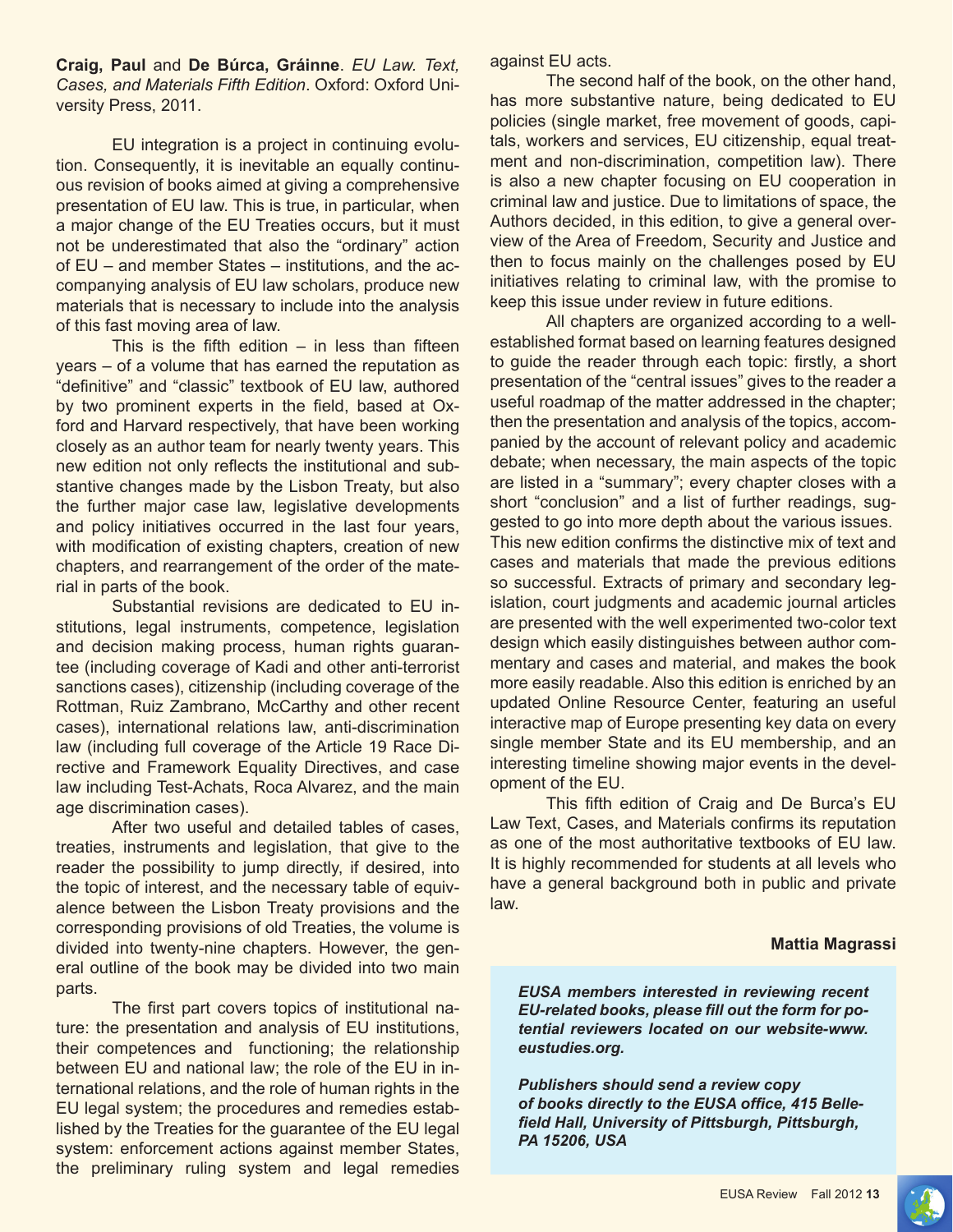**Buti, Marco, Deroose, Servaas, Gaspar, Vitor** and **Martins, João Nogueira** (eds.). *The Euro: The First Decade*. Cambridge: Cambridge University Press, 2010.

Producing a book on the euro in the middle of the present crisis might seem foolhardy at best, especially since much of the work was completed in 2008 so that the book could be ready for the tenth anniversary on 1st January 2009. However, with the exception of the Foreword by Commissioner Almunia this is a judicious and wide ranging review of the euro and monetary integration in Europe. One might have expected that a book published for the European Commission, for whom all the authors then worked (Vitor Gaspar is currently Minister of Finance in Portugal) would be full of praise even though the contributors are almost entirely academic. In practice it is balanced and reviews all aspects of the euro in a critical manner.

It is a huge piece of work, some thousand pages in length, with sixty contributors. It has been clearly edited although inevitably with so much material there is some variation in quality. It has eight parts, following an introduction setting out what is to come from the editors. These parts start with an historical perspective before going on to optimal currency area (OCA) theory, monetary policy, financial markets, fiscal policy, growth, trade and volatility, structural reforms and ending with enlargement and governance. Each of the 20 chapters is subject to a substantial commentary by someone from outside the list of authors, so the critique is present in the book itself.

Not surprisingly the book is not prescient. None of the authors predicts the sovereign debt crisis or anything approaching it, despite the fact that the first stages of the global financial crisis had already occurred. By the same token, however, it is not ruled out explicitly by anyone.

The historical chapters, by Michael Bordo and Harold James, and Barry Eichengreen have their main focus on showing how different economic and monetary union in Europe (EMU) is from previous experiences of currencies that are used in more than one country. But one of the most useful sections in the Bordo-James chapter is the exposition from history of the types of events that have previously discredited or put severe strain on currencies – the first one of which is fiscal policy. The problems the euro is facing at present are not unusual in historical terms and indeed the weaknesses in the system were well known at the outset. The problem is that the pressures have burst out before sufficient structural change could be achieved in the weaker parts of the system.

This leads directly to the chapters by Francesco Paolo Megelli and Giancarlo Corsetti who reconsider what OCA theory tells us and indeed the drawbacks of the OCA theory of the 1990s,which was not so developed. A key aspect of the speculation is the extent to which the member countries would be likely to become more similar after membership. The discussant, Peter Hoeller, produces a telling graph showing how countries have diverged strikingly in terms of their real effective exchange rates and export growth. The nature of the present problems is clear. Ireland alone stands out as a country with an appreciating exchange rate and strong growth. All other appreciating countries have below average export performance.

Monetary policy comes in for only limited criticism from Petra Geraats and Manfred Neumann. The ECB has not succeeded in keeping inflation below but close to 2% over the medium term but it has come close to doing so and inflation has never shown signs of getting out of hand. What the authors have more difficulty with is explaining the low interest rates of the period 2003 to 2005, which might be interpreted as showing that the euro did not manage to get away from dominance by the dollar, as raising rates would have raised the exchange rate rather than eliciting a response from the Federal Reserve. What they would conclude about the last four years is difficult to guess.

Not surprisingly fiscal policy comprises the longest section of the book, although the section on the operation of financial markets and the international role of the euro is not a great deal shorter. There are some interesting reflections for present day problems. Jürgen von Hagen and Charles Wyplosz note that as expected fiscal policy has become asymmetric. In downturns it is acyclic because it is constrained by the excessive deficit procedure whereas in booms it is countercyclical. They also go on to discuss the idea that the area as a whole might handle idiosyncratic shocks through an insurance policy that permits transfers to an adversely affected country. They do not look at the other side of the coin which might suggest that countries subject to positive shocks might also make a positive transfer to dampen the boom. Xavier Debrun, Jean Pisani-Ferry and André Sapir take this issue of volatility further by considering whether increases in government size have dampened volatility. Their conclusion is negative, given the substantial size of the government sector in most EU countries it is difficult for any change to have much impact at the margin in any direction.

The authors in the book are quite happy to handle the controversial area surrounding closer integration, with Julian Alworth and Giampaolo Arachi tackling taxation. They are able to show that invest-